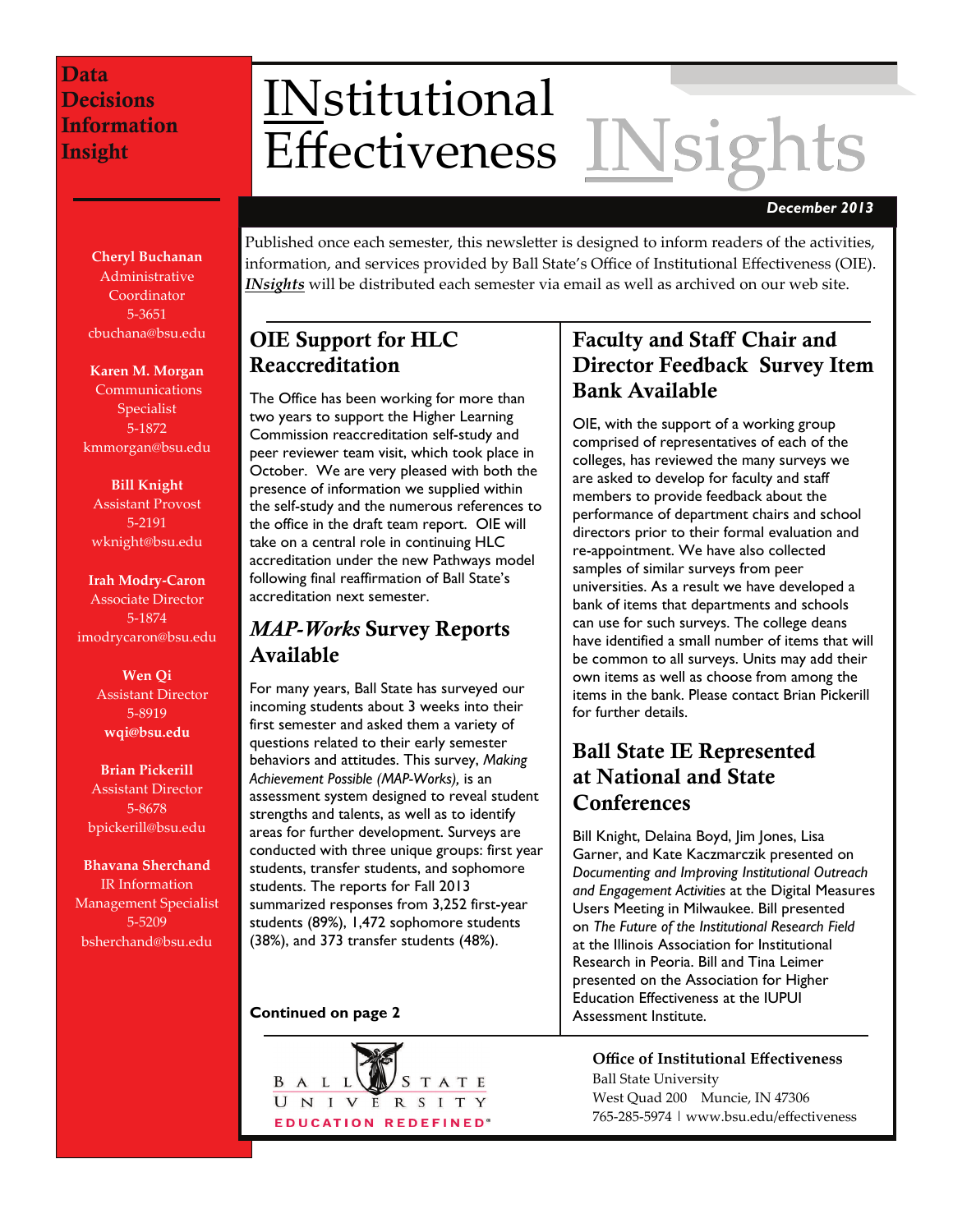### *INstitutional Effectiveness INsights Page 2 December 2013*

80 percent of respondents

and over 90 percent report that they are dependable.

# *MAP-Works* Fall 2013 Results

Between all three groups, a range of 78 to 87 percent of respondents report being extremely committed to finishing their college degree, with at least 62 percent committed to doing so at Ball State. Close to 90 percent of all groups feel like they are learning while at Ball State, and respondents stated that at more than a moderate degree that they belong at Ball State at a range of 70 to 85 percent, with transfer students at the low end, and sophomore students at the high end of the range.

Below is a sampling of some of the other results from the Fall surveys. For more information from or about the survey, feel free to contact Wen Qi at wqi@bsu.edu or 285-8919.



#### **Academic Behavior and Self-Management**

#### **Academic Self Efficacy\***

| To what degree are you<br>certain that you can<br>persevere on class projects | <b>Not</b><br>at all<br>(2)<br>$(\mathsf{I})$ |     |     | <b>Moderately</b><br>(3)<br>(4)<br>(5) |      |      | <b>Absolutely</b><br>(7)<br>(6) |      |
|-------------------------------------------------------------------------------|-----------------------------------------------|-----|-----|----------------------------------------|------|------|---------------------------------|------|
| even when there are<br>challenges?                                            | N                                             |     |     |                                        | %    |      |                                 |      |
| First Year                                                                    | 3167                                          | 0.3 | 0.7 | 1.7                                    | 14.5 | 25.1 | 36.9                            | 20.8 |
| Second Year                                                                   | 4                                             | 0.2 | 0.4 | 1.1                                    | 12.8 | 20.3 | 41.2                            | 24.1 |
| Transfer                                                                      | 359                                           | 0.3 | 0.8 | 1.9                                    | 18.1 | 18.4 | 34.8                            | 25.6 |

\*Excludes respondents who selected N/A.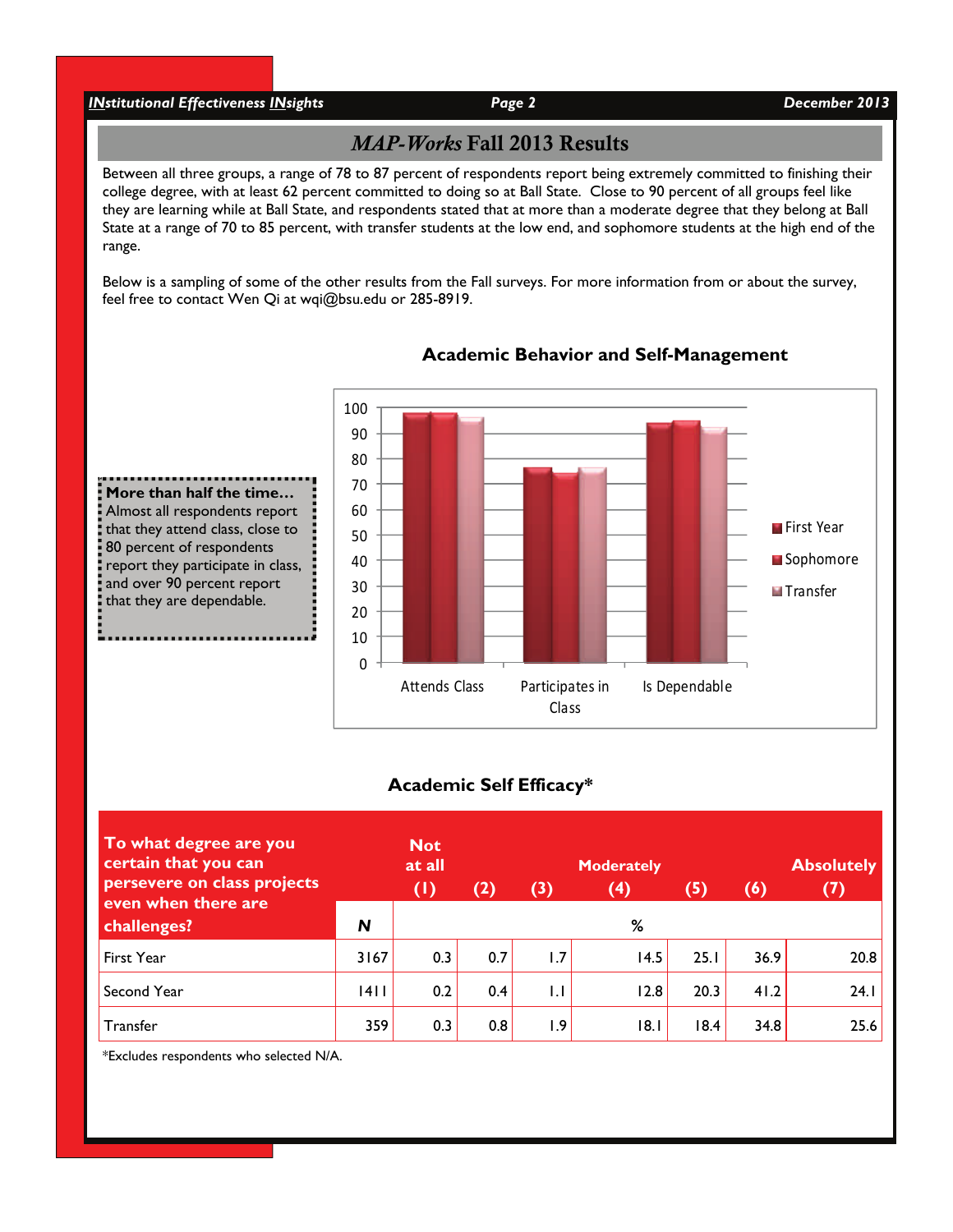# Qualtrics Support and Training

Now that Ball State has a university license to Qualtrics, it is the instrument of choice for surveys. This Office provides support and consultation for Ball State Qualtrics users. We have assisted many Ball State survey researchers, grant writers, staff members, faculty and students with administration or technical support related to Qualtrics. Setting up your account is simple, just go to bsu.qualtrics.com and login with your BSU username and password. There you can conduct surveys, collaborate or share your surveys with other researchers, send email invitations, and automatically track responses for follow-up (aka reminder) emails. When the survey is complete you can create reports of your surveys, to dynamically host via Qualtrics to the Web, or export to Microsoft Office to add to your analysis of the basic results. Other features include the ability to run cross-tabulations, comparison reports, and export data directly to SPSS.

For more information about Qualtrics, please visit the Qualtrics University Web site at [www.qualtrics.com/](http://www.qualtrics.com/university) [university](http://www.qualtrics.com/university). There you will find a wide variety of step-bystep tech tips, and a five-step video tutorial and quiz to get you started. In addition, the Office will be offering Qualtrics workshops early next semester. If you have any questions about Qualtrics, please contact the Office, we will be glad to help.

# Blackboard Outcomes Assessment

Representatives from Blackboard were on campus November 25-26 to provide hands-on training for the new version of Blackboard Outcomes, now known as Outcomes Assessment, which will be made available in late December. The new version of the software offers better integration with the Blackboard Learn CMS and more streamlined operations. Faculty members teaching University Core Curriculum Tier 3 courses are encouraged to have their students submit artifacts that provide examples of advanced undergraduate level writing and critical thinking digitally within Blackboard Learn and to tag those assignments to the UCC writing and critical thinking goals. Several departments are continuing their adoption of Outcomes Assessment for assessment activities within the majors. Those interested in learning more are encouraged to contact Bill Knight. More information will continue to be provided about this project.

## New Staff and Titles

**William E. Knight** was promoted from Executive Director to Assistant Provost in July 2013.

**Wen Qi** joined the Office as Assistant Director in July 2013. Originally from China, Wen holds a master's degree from the University of Michigan at Ann Arbor in Higher Education and is finishing her doctoral degree at Indiana University Bloomington. Before coming to Ball State, Wen worked with NSSE (National Survey of Student Engagement) as a research associate and also served as the project manager for the CSEQ (College Student Experiences Questionnaire) assessment program. Wen works on assessment projects such as MAP-Works initiatives, NSSE, summer orientation assessments, and a number of other surveys and projects. Wen is willing to work with other offices on campus to develop and implement surveys or other assessment tools, and is particularly interested in projects related to the retention, persistence and success of Ball State students.

**Karen M. Morgan** joined the Office in July 2013. She holds a bachelor's degree in Public Relations from Brigham Young University, a master's degree in Adult and Community Education and Educational Technology from Ball State, and is pursuing a doctorate in Adult, Higher, and Community Education from Ball State, along with a second master's in Communication Studies. As Communications Specialist, she edits office documents and this newsletter, maintains the Office website, and conducts ad hoc literature and online research in support of Office projects. Her professional interests are eclectic, more recently focused in the areas of critical studies, cultural grit and persistence as they relate to student success. Prior to joining the Office, Karen worked in software validation and business analysis for private industry. Karen, her husband, Michael, and their four daughters moved to Indiana in 1997 from the Washington, DC area. She dotes on her two grandchildren, and enjoys reading, writing, quilting, and music.